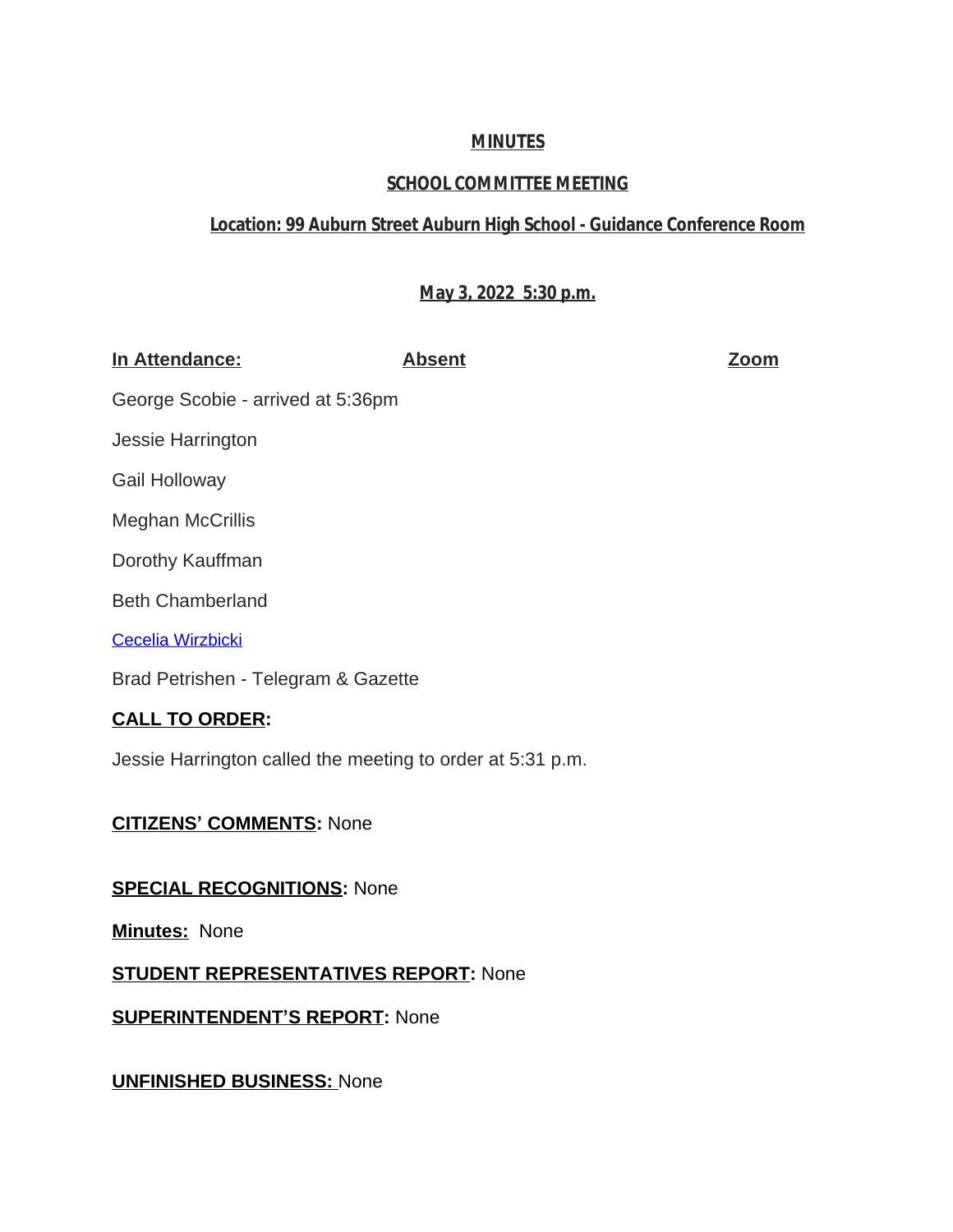### **NEW BUSINESS:**

#### **AHS Ski & Snowboard Club Field Trip Proposal**

The committee was provided a packet proposal for the Auburn High School Ski and Snowboard Club. They are requesting permission to travel to Park City, Utah on Tuesday, March 14, 2023 through Sunday, March 19, 2023.

**Recommended Motion**….to approve the Auburn High School Ski and Snowboard Club Field Trip to Park City, Utah.

Jessie Harrington entertained the motion to approve the Auburn High School Ski and Snowboard Club Field Trip to Park City, Utah.

Dottie Kauffman made the motion to approve the Auburn High School Ski and Snowboard Club Field Trip to Park City, Utah. Gail Holloway seconded the motion, all members present approved. George Scobie arrived after the vote.

#### **Team Chair Job Description Revision**

A revised job description for the AHS Team Chair position at Auburn High School was presented by Dr. Chamberland. The position will now be titled Team Chair/School Psychologist. This change will allow the new person to not only serve as the Special Education Team Chair, but will also allow the person to complete some of the psychological testing of students.

**Recommended Motion**….to approve the revised Team Chair/School Psychologist Job Description.

Jessie Harrington entertained the motion to approve the revised Team Chair/School Psychologist Job Description.

Meghan McCrillis made the motion to approve the revised Team Chair/School Psychologist Job Description. Dottie Kauffman seconded the motion, it was unanimously approved.

### **BUSINESS/FINANCIAL REPORT:** None

Before adjourning for the evening, Dottie Kauffman read a formal statement from the school committee.

On April 5, 2022, a former Auburn High School teacher emailed School Committee members with allegations regarding Mr. Handfield's academic credentials. Pursuant to the Massachusetts Open Meeting Law, the Committee is prohibited from discussing matters within its jurisdiction outside of an officially posted meeting. Thus, after receiving the email, the Committee scheduled a meeting for April 14, at which time it intended to discuss the complaint and determine its next steps. However, prior to that meeting, on April 11, Mr. Handfield submitted his resignation, which was accepted by the Committee at its meeting on April 14. At no time